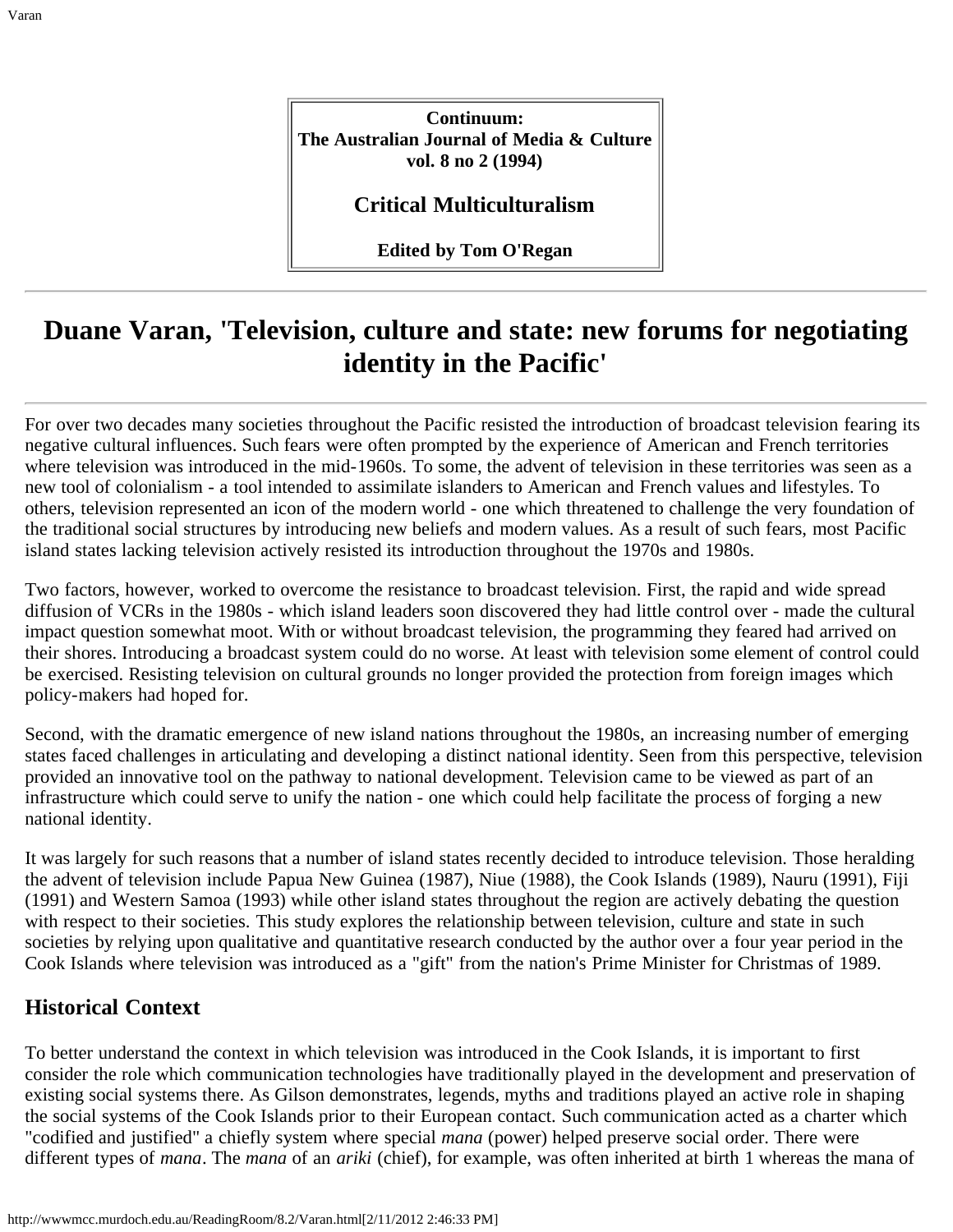a priest was based on ritual, and that of a craftsman or warrior was a result of having found the favour of the gods. As Gilson notes, the *mana* was reinforced by a *tapu* (taboo) system which threatened to sanction violations of the order with 'automatic supernatural punishment' (13). In this manner, traditional forms of communication played an important role in legitimising and reinforcing the existing social order.

With European contact, missionaries incorporated both the existing belief system 2 and new (Christian) legends and rituals in persuading inhabitants to adopt certain features of the church order. Such communication helped legitimise church control over the islands for most of the 19th century. This order was soon replaced by colonial administrators who relied upon both police power and economic incentive to secure their rule in the islands. To a large extent, such administrators relied upon a system of education which sought to help Cook Islanders assimilate under colonial rule.

Following the Second World War and the Decolonialisation Movement which ensued, the Cook Islands initiated a "free association" status with New Zealand (its former coloniser) which guaranteed it self rule. Since 1965, the administrations of various Prime Ministers have actively sought to bring the Cook Islands into the community of independent and modern states. It was within this context that broadcast television services were inaugurated.

## **National Legitimisation**

The Cook Islands is made up of 15 islands spread out over an area of ocean larger than the Northern Territory (Australia). Commercial activity is dominated by Rarotonga, the island with the largest population and the seat of the national government. Part of the challenge for the national government is to reinforce and legitimise its influence and control over all 15 islands despite the great distances which separate them. Central to such ambitions is the need to more directly influence the social systems of the outer islands.

The current social systems in the outer islands have evolved from a heritage including traditional, missionary, colonial and modern state influences. Authority in these islands is very much the result of a process of "negotiation" which occurs between various actors including traditional leaders, religious leaders, the Chief Administrative Officer (appointed by the central government), elected local officials, representatives to Parliament, and others. Despite the fact that all share a common law and constitution (on paper at least), there are vast difference in the authority and influence which each of these actors commands among their own island population.

This highlights the extent to which the legitimacy of a particular order cannot be maintained purely through the articulation of a set of laws and policies. The island social systems are engaged in a dynamic process through which reality is constantly being created, recreated, transformed and maintained (Carey). In the midst of this negotiation process, the national government must legitimise its authority. To achieve this the government relies on a variety of vehicles including police power, formal education, economic incentives, visits from representatives of the national government and a wide array of other means.

It is within this context that television has the potential to play an active role in further reinforcing the legitimacy of the modern state. The "symbols" conveyed through the new medium act as a vehicle through which to share new legends - demonstrating how those who deviate from the order are punished - how those who support it rewarded. In this way, television is part of a complex nexus through which the central government attempts to reinforce its legitimacy in authority.

It is all too tempting to over simplify this process. Clearly, not all images act to reinforce the national order. Television programming includes modern day legends which challenge the state order. Moreover, the process of negotiating such authority occurs over a long period of time - sometimes across generations. What is clear, however, is that with its introduction, television increasingly acts as a forum through which much of the process of such negotiation is facilitated.

In introducing television, of course, policy-makers hope this forum will increase awareness of "national issues". In practical terms, this means generating greater awareness of those issues which the national government is trying to promote. One member of Cabinet indicated this was the primary reason why the government did not privatise television - it felt the need to insure an effective vehicle for promoting its agenda. 3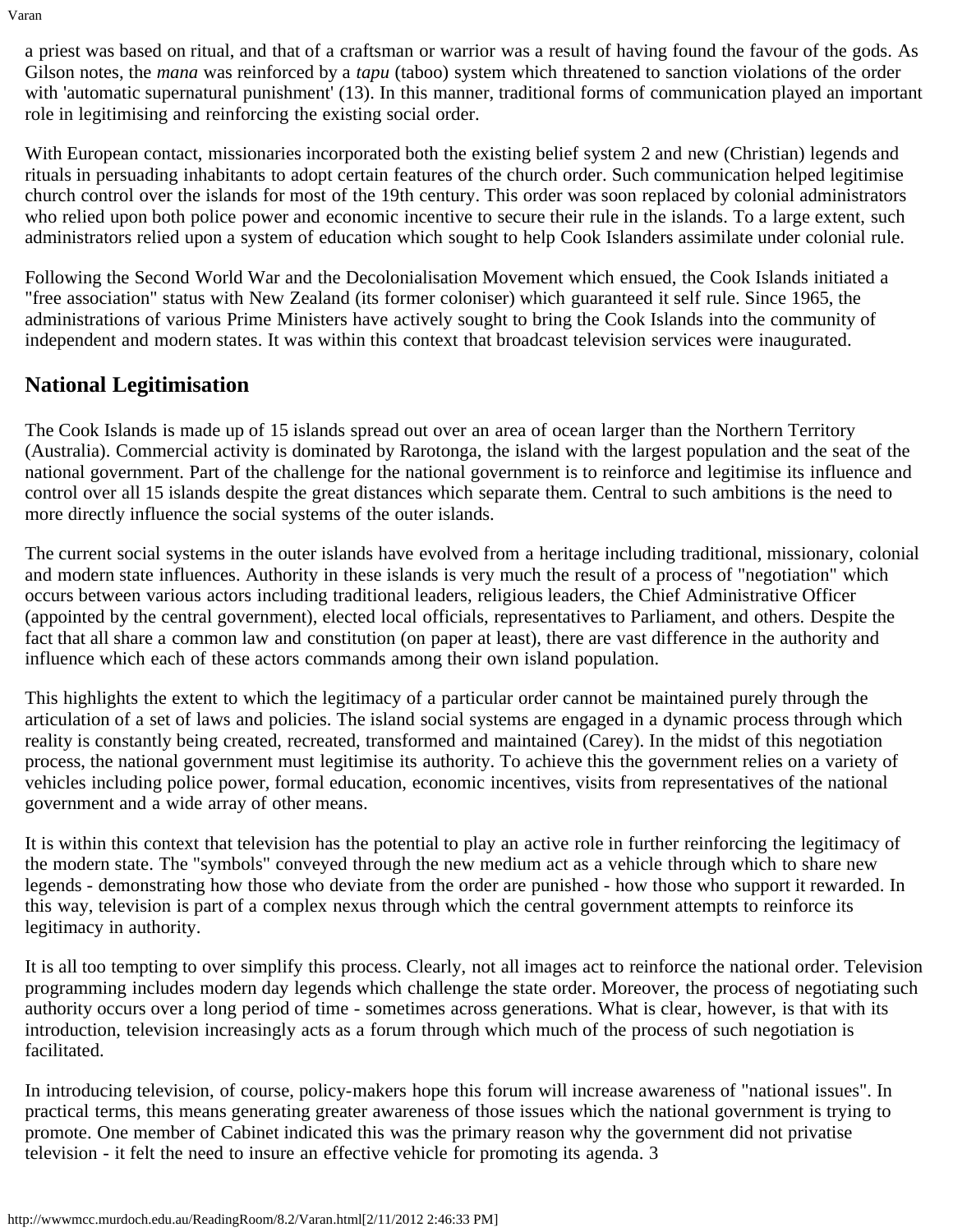In the Cook Islands, television has served as a powerful means towards increasing awareness of such issues. Reports on the local television news are further reinforced through interpersonal conversations - many of which occur at work. However, the author's 1992 research (Varan "The Costs and Benefits") has demonstrated that in many ways, awareness of local community events has declined since the introduction of television particularly as residents have come to rely on television for their news and as television programming helps set the agenda for the "coconut wireless".

The forum which television creates, therefore, is one often dominated by the interests of the government in the name of national unification. Central to the promotion of national unity is a belief that such unity results from "shared experiences". The Broadcast Act specifies part of the television network's central function as 'contributing to the development of national unity'. 4 The Cook Islands Broadcast Corporation's (CIBC) response has focused on coverage of local dance contests, the investiture of traditional leaders, the Constitution celebrations, sporting competitions and the like. Such symbols, the state hopes, will help create a "shared experience" for the diverse islands - one which is difficult to create through interpersonal links given the vast distances which separate the islands. If, indeed, nations are 'imagined political communities' as Benedict Anderson maintains, such "shared experiences" may help shape the continuing evolution of a national identity. But the process of shaping such identity is one which the government hopes to control and influence.

Consequently, not everyone has equal access to this forum. Economic, technical and political constraints limit the extent to which a wide spectrum of Cook Islands society can directly participate in the creation and distribution of the "shared experiences" of the new medium. The voices of those in the outer islands remain largely silent in this forum economic considerations have resulted in little coverage of outer island activity. Moreover, although a number of local groups and residents have produced programmes, they have been largely discouraged from such activity by relatively high access fees which Cook Islands Television (CITV) charges to air such material. Thus, although a new forum has emerged in the Cook Islands for the negotiation of cultural identity, it is one with limited access - a forum mostly dominated by programming distributed from a center to periphery island societies.

To a large extent, therefore, television provides a forum dominated by new elites of the modern state - elites who seek to shape national identity by recreating particular facets of the past (typically those that best serve their interests). Forging a national identity, of course, often requires a link between the past and present resulting in the recreation of particular aspects of a culture. But it also requires articulating a sense of vision for the future - a theme which has been central to the Prime Minister's ambitions in introducing television. As one policymaker illustrates: 'people in the outer islands have viewpoints which are not always conducive to development'. 5 As in other societies throughout the world, Cook Islanders struggle between essentialism and epochalism (Geertz). It is within this context that government hopes that television might serve as a bridge to the future by promoting "modern" values - values more consistent with its vision for the future. Thus television not only reinforces the legitimacy of existing elites of the state in the present tense, but also potentially extends this legitimacy into the future.

## **Foreign Participants**

The forum which television has created is not one limited to elite participants within the Cook Islands. The limited economies of scale make it difficult to rely exclusively upon programming produced within the Cook Islands. Consequently, CITV relies extensively on programming leased to it through Television New Zealand (TVNZ) for most of its programming (only about 12% of weekly programming is produced locally). TVNZ, in turn, acquires the rights to lease such programming from a variety of distributors. In 1993, for example, almost 48% of the programmes airing on CITV were produced in the US, 25% were produced in New Zealand, with 15% produced in the UK. Thus the availability of foreign programming extends this forum to include participants from abroad. But just as it is local elites who largely determine the terms for local access to the forum, it is TVNZ who is most influential in determining the terms for foreign access.

While it is the CIBC Board of Directors (comprised of both islanders and expatriates appointed by the government elite) who have the final say in what foreign programming is aired over their broadcast system, the range of alternatives available to them is almost entirely determined by TVNZ. That this is the case is no accident. As I have documented elsewhere, CITV's dependency relationship has resulted from deliberate strategies employed by TVNZ to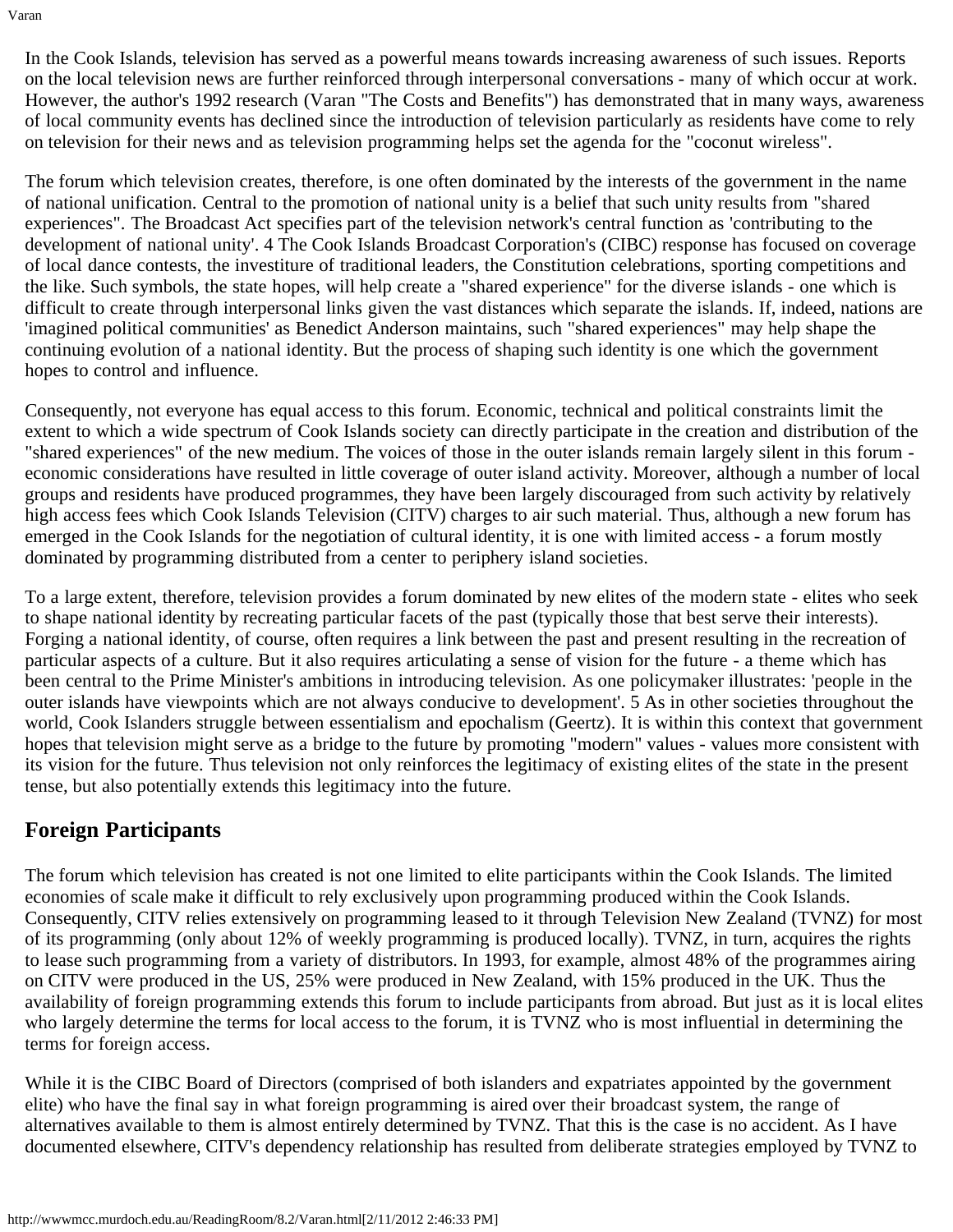monopolise foreign programming access (Varan "Television's Impact on Migration").

Attempts by CITV to find alternative suppliers of programming have almost always been impaired by TVNZ. This is best illustrated by efforts on the part of CITV to secure programming through TV3 (TVNZ's rival) at rates well below those of TVNZ. Although CITV managed to negotiate such rates and actually began airing programming supplied through TV3, this relationship was severed once TVNZ became aware of the relationship which had emerged. Instead a "newer" relationship developed - one which saw TV3 provide its programming to its rival (TVNZ) which then made it available to CITV. CITV had no voice in the new terms. As Tim Arnold, then chair of the CIBC Board of Directors noted: 'We were left with the impression that these were two large players who were deciding how the two of them were going to deal with us'. TVNZ benefited through preserving its monopoly - TV3 through greater opportunity to provide its programming to other TVNZ Pacific clients.

In the wake of this episode, TVNZ introduced a new clause in its contract with CITV requiring that 95% of all CITV foreign programming be purchased through TVNZ. In this way, it has effectively monopolised foreign access to the Cook Islands television market. And although CITV chooses programming made available to it through TVNZ, it is TVNZ who provides them with the range of programs which they can choose from.

I have elsewhere explored the economic consequences associated with this dependency relationship (Varan "The Costs and Benefits") including both direct and indirect costs highlighting the extent to which the introduction of television in the Cook Islands has further widened international inequities. Beyond questions related to such economic considerations and to the terms under which foreign access to the new forum operate, there remains important questions related to the potential cultural influences of such foreign programming. This provides the focus for the remainder of this article.

## **Cultural Erosion**

The debate over television's role as an agent of "cultural imperialism" has characterised much of the research on television's effects in the Third World. Although studies highlight an imbalanced flow through which Western television programs have permeated most of the world (Varis), there is less of a consensus regarding the impact of such content on audiences. At one extreme are scholars who continue to insist on the hegemonic domination of Third World cultures by neo-colonial powers (Schiller, Hamelink). Other scholars, however, question the extent to which audiences act as passive receivers and highlight the extent to which audiences "negotiate" their own meanings from television programs (Hall, Katz and Liebes). Tracey (50) posits that the main influence of such content is not its 'capacity to shape minds and cultures, but in their influence on the development of communication policies by nation states'.

When it comes to such cultural issues, therefore, policy-makers are often influenced by fears of cultural domination. In the Cook Islands, for example, a number of policy-makers express the fear that television may contribute to a larger trend resulting in the erosion of particular facets of local culture. It is in this context that the fears of Cook Islanders seem less about "cultural imperialism" than about "cultural erosion" - not about cultural conquest by foreign nations, but about a gradual displacement of particular facets of local culture.

Those Cook Islanders who expressed concern over such potential cultural erosion did not believe television was part of a larger "conspiracy" to subvert the island nation. Generally, such citizens recognised a "pull" nature to the influence people in the Cook Islands want and enjoy much of the programming they receive. Their concern, however, is that television - by its very nature - is seductive. As people come to enjoy television, the demand for Western programming increases. As such programming comes to dominate peoples lives, they become increasingly influenced by the values woven in the fabric of the shows. Through this process, Western values replace local ones.

Implicit in this view is the assumption that viewers decode programming in the manner intended by its source. Yet as Hall illustrates, meaning is often structured by a variety of influences - texts can be read in different ways. Thus it is difficult to assess the extent to which exposure to outside influences necessarily results in adoption of foreign values. This is clearly apparent in conflicting expectations by policy-makers in the Cook Islands who, while concerned about foreign cultural domination, also express the hope that exposure to foreign content will act to discourage the adoption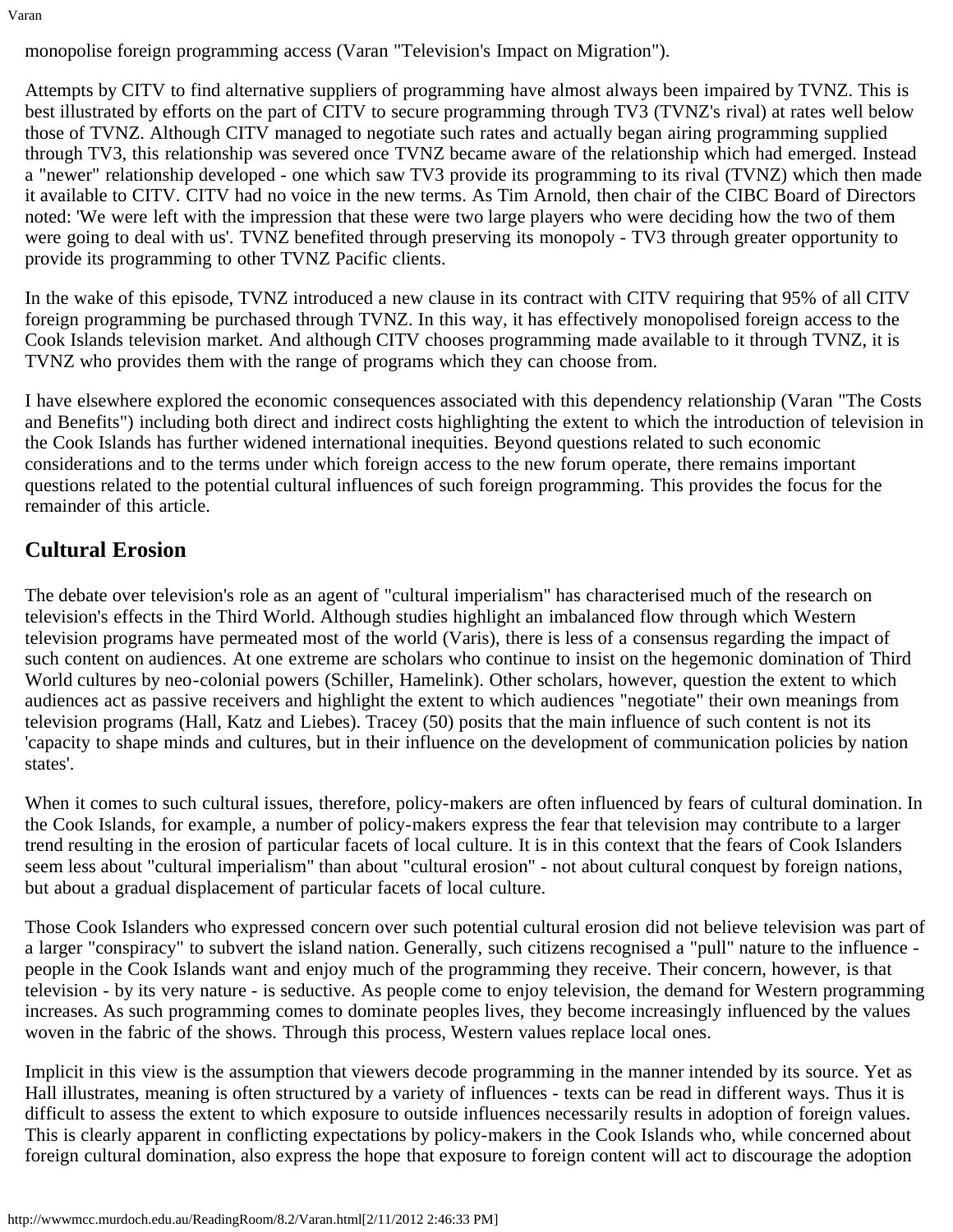of foreign values.

Being a Cook Islander means, in part, knowing what you are not. Although there are substantial differences between the various population groups spread across a vast ocean territory, such populations are more similar to each other than different. Without a comparative base, however, the basis for such similarities is often lost. Thus, policy-makers hope that exposure to such "foreign" symbols will further reinforce perceptions that see Cook Islanders as being separate from the world out there. A sense of unity, they hope, will emerge through the contrast of comparison.

Here, then, lies a contradiction in expectations. On the one hand, policymakers fear television's foreign cultural influences. On the other, they hope it might provide a comparative basis through which a stronger sense of national identity may emerge. This highlights the extent to which television is seen as neither "good" nor "bad" but rather as *both* good and bad. As I discuss elsewhere, it is in this context that the main challenge in introducing television is maximisation of social benefits while minimising social and economic costs (Varan "Refining Development Communication Theory").

#### **Video**

In exploring questions related to the cultural impact of foreign television programming, however, it is essential to recognise that prior to the inauguration of broadcasting services videos were widely diffused - by 1988 over 40% of all households on Rarotonga were equipped with at least one VCR. 6 Indeed, the influence of videos was seen as being so strong that a 1990 national enquiry of educational reform concluded:

The influence of video was felt to be the single most important influence today upon a Rarotonga child's life in terms of forming attitudes and dictating daily behavioural rhythms. It was widely alleged that it had been, on Rarotonga, more influential than the church, the family and the school put together and was in the process of redefining the habits, customs, attitudes, values and lifestyle of Rarotonga youth. (Ministerial Task Force 43)

Thus with or without broadcast television, foreign televisual programming permeated Cook Islands society. Perhaps the central question, therefore, is whether television contributes to the potential erosion of local culture at a higher level than was already occurring prior to its introduction. This has been the focus of over four years of research by the author. Although findings from this research are reported in greater detail elsewhere and remains ongoing (see "Television's Impact on Migration", "Refining Development Communication Theory", "Introducing Television", "The Costs and Benefits of Television"), the evidence to date suggests that broadcast television differs little from video in terms of its perceived direct content effects. In studies comparing islands that had broadcast television to those without (i.e. video only) and in a pre-post test quasi-experimental study, findings demonstrate that for the most part, there was no statistically significant variance between television's perceived impact and that of video on a range of variables associated with such cultural issues (Varan "Introducing Television"). This is not to suggest that television or video have no direct cultural effects (findings suggest they do), but rather, that on the whole such effects do not seem to be much worse with television than they already were through video. The findings do, however, suggest that there are two major areas of difference between television and video: consumerism and time displacement.

#### **Consumerism**

In order to remain financially viable, CITV programming includes advertising largely intended to increase consumption of foreign products. As a result of this advertising, demand for such products increases. Some may question the extent to which television is directly associated with increasing demand for such products - while there are examples of television ad campaigns that had little impact, there are also many illustrations of dramatic increases in sales resulting from such campaigns. Following a series of Coca-Cola commercials, for example, demand for Coke expanded dramatically. But what was most interesting about the boom in sales was that purchasers began demanding Coke in bottles - like the ones they saw on TV. Within a year, the local distributor introduced Coke bottled in "buddy bottles" - just like the ones on TV.

Or consider a locally produced campaign promoting a brand of pig food imported from New Zealand. The commercial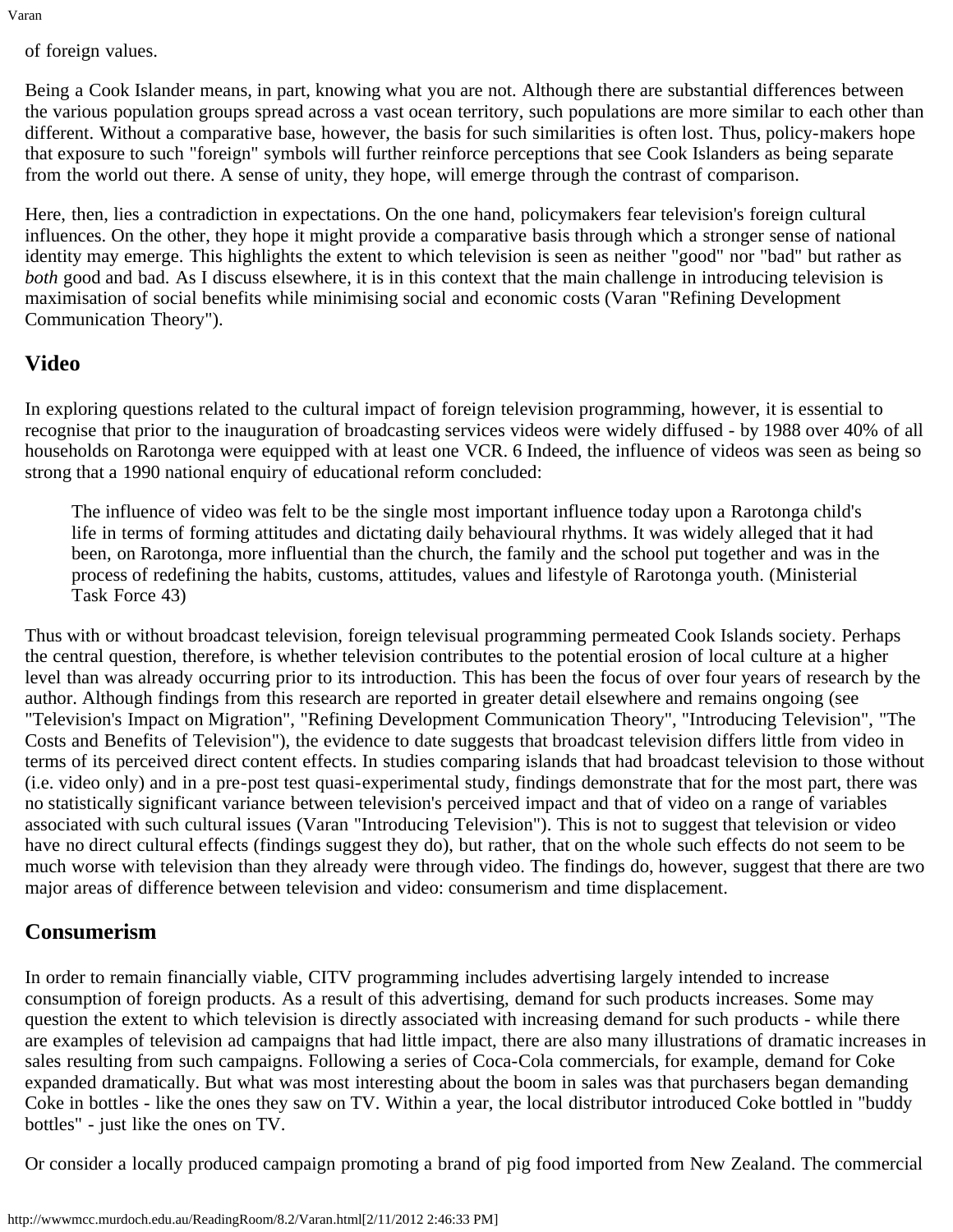featured a pig walking into a store, buying pig food, and driving a truck home. Clearly, it was one of the most popular ads on television. It also resulted in a dramatic increase in local sales of the pig food - indeed, immediately following the campaign import of the product increased from one to four shipping containers per month. 7

The preceding examples highlight the ways in which such expanded sales indirectly effect Cook Islanders' lifestyles. Because consumption of such products is tied to cash, traditional lifestyles give way to commercial ones. Rather than feed pigs locally grown produce (as has traditionally been the case), residents rely on commercial pig food. Because such pig food (and the other new necessities of life) costs money, increasing importance is placed on the value of earning dollars. In this way, traditional lifestyles change to better accommodate the need for cash. Likewise, such consumption further widens an international trade gap which continues to escalate rapidly. 8 This trend potentially increases the extent to which emerging lifestyles develop a dependency on foreign products. Television is neither the only nor the dominant variable contributing to this trend. But it is a part of a larger process reinforcing such change.

## **Time Displacement**

Another distinction between the impact of television and that of video concerns time displacement effects. Increasingly, families stay home to watch TV rather than engage in other activities such as visiting friends and relatives. This is best illustrated in the following comment by Dorice Reed, a village sub-chief (*mataipo*):

Families are now spending more time sitting in front of the box instead of communicating with each other at the family home situation. And there is less communication at the community level...Whereas before at the end of the day you might go over to a friends house after work and have a good old chat - or go down the road and see a friend, now there's none of that because you're sitting home watching television.

Figure 1 provides a breakdown of the average percentage of residents on Rarotonga who watch television at the specified hours. These estimates are based on findings from a viewer survey conducted by the author in December, 1990 in collaboration with CITV. Based on these estimates, it is clear that television viewing constitutes a major source of evening activity with almost 50% of the island population viewing after 7 pm (and close to 40% viewing after 6 pm).

#### [Insert figure here.] *Figure 1: CITV Average Daily Viewing (by hour)*

Clearly much of the displacement effect was already in place prior to television's introduction through the widespread popularity of video. But there are differences between the displacement impact of television and that of video. Video viewing tended to be more collective with people visiting each other while watching tapes. In some ways, video actually increased visiting - often friends and family gathered together to watch a tape that someone in the group owned or had rented. With such visits interpersonal links remained strong. Moreover, because viewers choose when to watch tapes, they could schedule viewing around community activities - participation at local events remained actively supported.

With television, in contrast, programming is similar between households, therefore largely discouraging such collective viewing. And although time shifting is possible, viewers often schedule evening activity around the television schedule resulting in less support for local community-based events. In this way television indirectly contributes to potential cultural erosion - particularly as the forum which television creates displaces other traditional forums which have long played an active role in shaping local cultural identities. Although this is an area demanding further research, it highlights television's potential to indirectly weaken local traditional structures by competing for time with other indigenous forums for communication.

## **Conclusions**

The experience of the Cook Islands is but one of many throughout the Pacific who have introduced television despite earlier fears of cultural domination. The advent of television in these islands occurs in the midst of a complex process through which traditional, religious and political actors compete in shaping and influencing local and national cultural identity. It is in this context that television has become a new forum through which such identity is actively negotiated.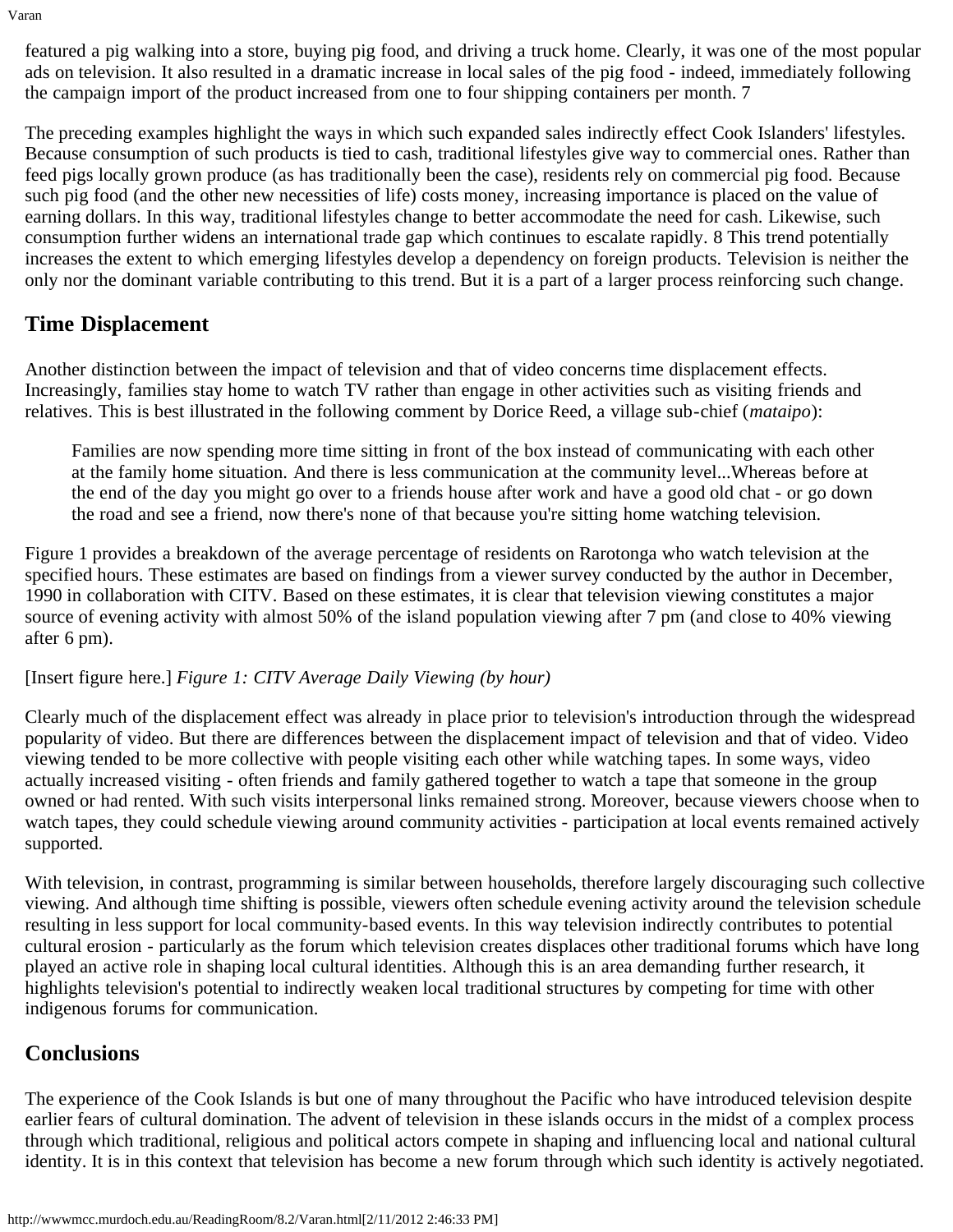Not all voices in these islands share access to the new forum. Television was introduced primarily as a tool for national unification - a vehicle through which to reinforce the national government's legitimacy and promote modern values at the heart of national development objectives. Economic, technical and political constraints limit access to periphery participants while further empowering the voices of modern state elites. Moreover, the forum extends abroad to faraway shores including distant voices from overseas.

Although there are many contradictions in the expectations resulting from such foreign contact, there remains a fear of cultural erosion as the values woven in Western programming replace particular facets of local culture. Of course, such voices were already widespread prior to the introduction of broadcast television as a result of the rapid diffusion of VCR's in the 1980s. Although there is little difference in the content-related cultural impact of television as compared to video, television has indirectly contributed to such cultural erosion through promotion of consumer lifestyles and in displacing more traditional forums where cultural identity has actively been negotiated.

The experience of the Cook Islands in introducing television provides a fascinating site through which to explore the cultural impact of television. This experience highlights the extent to which debates over the impact of television cannot be limited to technical and economic considerations. Social, political and cultural questions cannot be ignored. Clearly questions related to the cultural impact of television remain complex and are filled with contradictions. What does seem clear, however, is that whatever its impact, it is domestic and regional elites who determine the terms of access to the new forum. Thus, although audiences can negotiate their own meaning from the programming they read, what they read to begin with is often largely determined by such elites. In this way, it seems, television's primary impact in shaping cultural and national identities is more immediately associated with shaping the forums where such identities are negotiated.

#### **Notes**

1. The degree of *mana* often depended on the genealogy and how direct the line of succession was with certain gods. Thus sub-chiefs (*mataipo*) often had less direct links and were consequently not as close to the gods as an *ariki* might be.

2. When a significant portion of the population died from various diseases introduced by European contact, for example, missionaries used the traditional belief system to their advantage by claiming that their Christian God was punishing the population for failing to convert.

- 3. Interview by the author with Tiki Matapo, Minister of Broadcasting.
- 4. Cook Islands Broadcast Act, Section 7-1c.
- 5. Interview by the author with Stuart Davis, Director of Cook Islands Telecom.

6. This estimate is based on a diffusion study conducted by the author in 1991 using a random survey of 300 households on Rarotonga (approximately 13% all households).

7. Reported to the author by the account's representative, Poata Enerua.

8. Figures available through the Cook Islands statistics office indicate that the trade deficit has risen from NZ\$20 million in 1982 to over NZ\$70 million by 1990.

#### **Works Cited**

Anderson, Benedict. *Imagined Communities: Reflections on the Origin and Spread of Nationalism*. London: Verso, 1983.